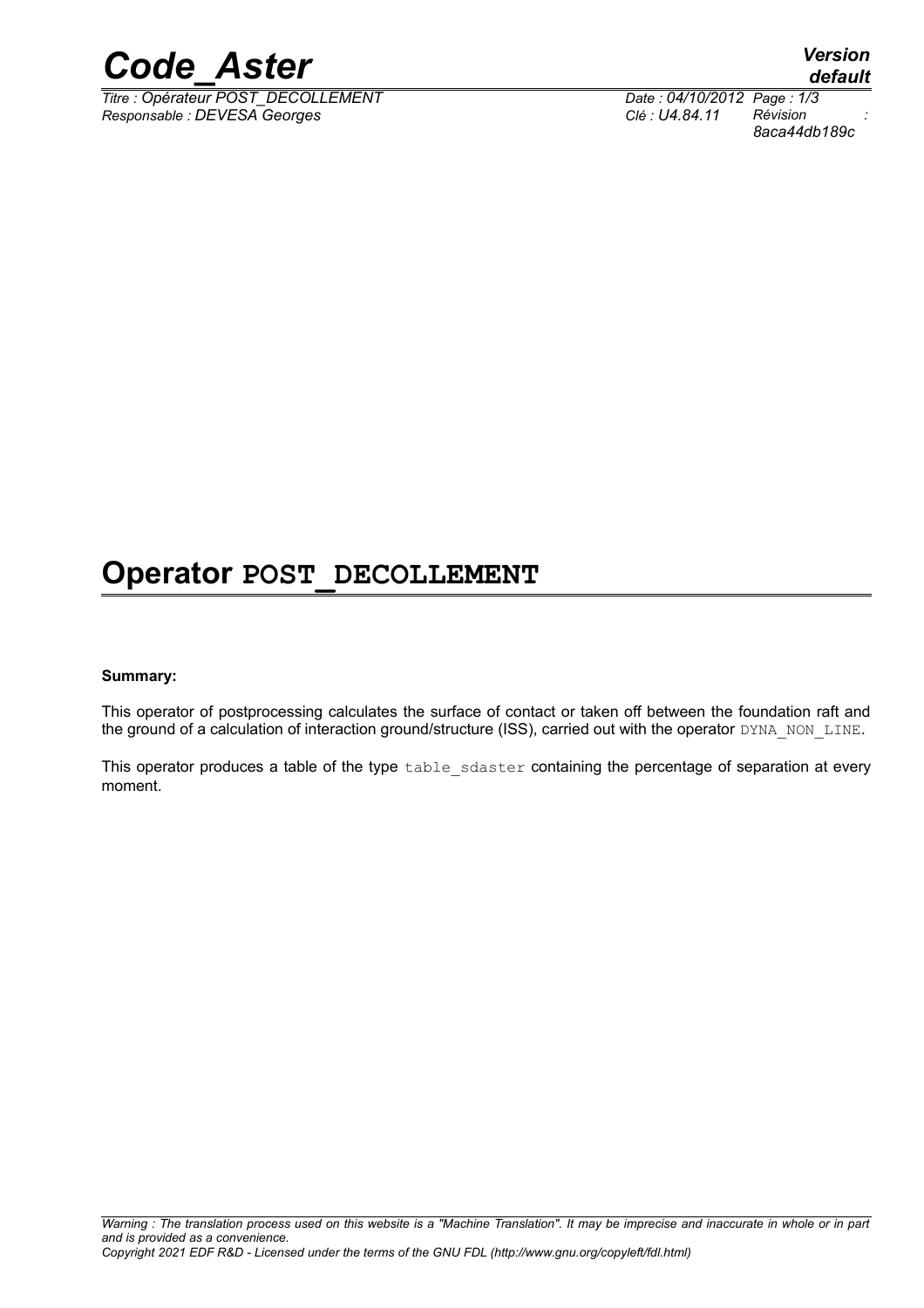# *Code\_Aster Version*

*Titre : Opérateur POST\_DECOLLEMENT Date : 04/10/2012 Page : 2/3 Responsable : DEVESA Georges Clé : U4.84.11 Révision :*

*default*

*8aca44db189c*

**1 Syntaxe**

```
[table_sdaster] = POST_DECOLLEMENT (
    ◆ RESULT = resu,<br>◆ NOM CHAM = / field, [FO] [evol_noli]
            = / field, [\overline{K8}]/ 'DEPL', [DEFECT]
    \bullet NOM CMP = / comp, [K8]
               / 'DZ', [DEFECT]
    \bullet GROUP MA = gma, [K8]\Diamond INFORMATION = / 1, [DEFect]/ 2
)
```
## **2 Operands**

#### **2.1 Operand RESULT**

Simple keyword allowing to recover the structure of data result of the type evol noli who contains inter alia the field of displacement on the surface of the foundation raft at the various moments.

#### **2.2 Operand NOM\_CHAM**

Simple keyword allowing to collect the name of the field. It is by default about 'DEPL', the field of displacement.

#### **2.3 Operand NOM\_CMP**

Simple keyword allowing to inform the name of the component of the field of displacement which highlights separation. By default, it acts of 'DZ'.

### **2.4 Operand GROUP\_MA**

Simple keyword allowing to recover the group of surface meshs of the foundation raft.

#### **2.5 Operand INFORMATION**

◊ INFORMATION = /1, [DEFECT] /2,

Level of messages in the file 'MESSAGE'.

If INFORMATION =  $2$ , then the table produced by this operator is printed in the file 'MESSAGE'.